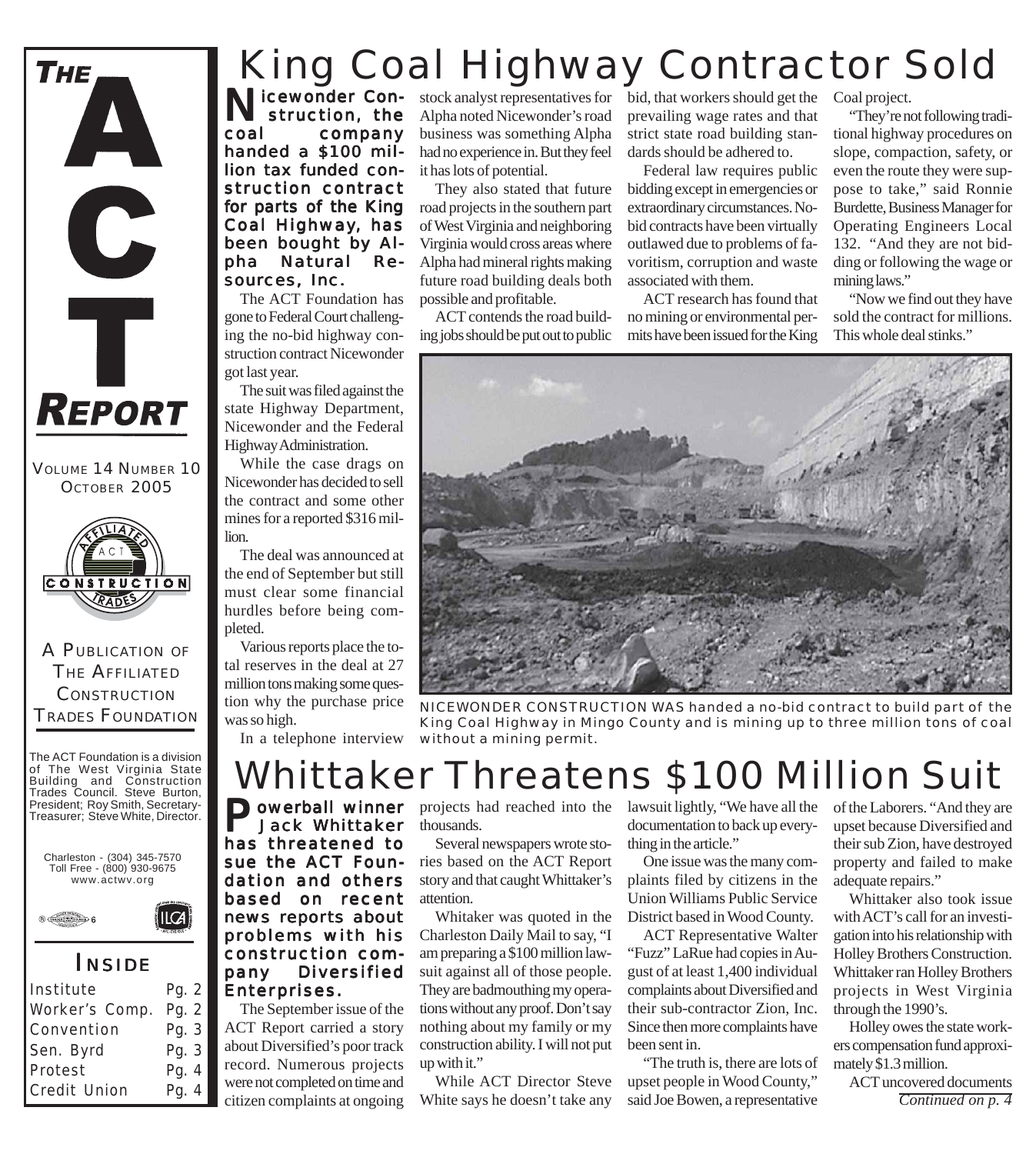## Institute For Labor Studies Under Attack

Administrators at West Virginia University are threatening to derail the Institute for Labor Studies program based in Morgantown.

ILSR Director Steve Cook has been demoted based on trumped up charges of "name calling."

According to Cook's demotion letter he was accused of using the term "milk cow" when

dministrators at referring to Stanley Hostler, a labor lawyer and major funder of the University.

> Associate Provost Larry Cote wrote the letter along with Assistant Provost Paul Becker.

> "It is clear these are ridiculous charges, based on misinformation," said Roy Smith, Secretary-Treasurer of the WV State Building Trades and also a member of the WVU ILSR Advisory Committee.

> "This action can only be understood as an attempt to elimi

nate the ILSR, something I think has been the desire of the University for years."

Smith points to an ongoing effort by the University to reduce staff and positions at the ILSR while at the same time demanding the program bring in money through grants and fees.

Recently the West Virginia Federation of Teachers has begun an organizing drive aimed at WVU faculty and staff prompting some to charge the demotion as simple "union busting."

The ILSR was started in 1958 and its existence is required under state law. The program provides training to trade unionists of all types in such areas as labor law, grievance handling, collective bargaining, arbitration and research.

The ILSR has had a special "summer school" program bringing in more than one hundred union officers, agents and rankand-file members each year for a week long intensive session.

They have also put together

"winter schools" specifically for building trades locals as well as a variety of other special programs.

Members of the West Virginia AFL-CIO and the ILSR Advisory Board have been meeting to put together a campaign to restore Cook to his position and save the ILSR from further cuts.

"It's a shame that the one program we have come to depend on, which helps labor become more professional and capable, is under attack," said Smith.

## Workers Compensation Effort Makes Progress

Efforts to deal<br>with the changing state workers compensation sys- compensation system are finding opportunities according to both labor and management par ticipants in a construction industry initiative.

"The numbers are astounding," said Jim Cerra, Executive Director of the Kanawha Valley Builders Association.

"If we do this right we can lower premiums for our contractors and improve the workers compensation system for union members."

One of the numbers Cerra refers to is a study the group had done of premiums collected as compared to claims paid out over the last five years.

For every dollar of premiums the union contractors paid, only 37 cents went to pay claims.

The remaining 63 cents went to subsidize the non-union competition and pay debt created by the coal industry.

Part of the cause is that workers compensation premiums are based on a percentage of payroll. High wage employers pay much more premiums per hour than their low wage competitors.

However, the higher wage

unionized sector has a much better system of safety and drug testing programs leading to lower accident rates.

What the group has learned is the savings from safety has for the most part not been used to lower premiums, instead it is used as a subsidy to other companies.

The group has already identified two ways to lower premium costs.

A "back-to-work" program has been available but not used until recently.

The program is designed to find ways to get workers back on the job sooner, working with their doctor making sure they are getting the proper care they need.

"We know the sooner you're able to get back to work the better you'll be," said Bubby Casto, Business Manager for Iron Workers Local 301 and a

*LOOK FOR YOUR EMPLOYER TO START A BACK-TO-WORK PROGRAM. THE DISCOUNT MAKES THEM MORE COMPETITIVE, THE PROGRAM PROVIDES A BETTER SYSTEM FOR WORKERS.*

member of the group.

Another program underway is a drug-free workplace discount.

A five percent discount is available to general contractors who can show they have a drug free workplace. Standards in

place are very similar to what union workers already comply with.

The group is urging workers

compensation officials to expand the program next year to include other employers such as electrical, road construction and steel erection.

Improving the ways claims are handled is another top priority.

The group is trying to tackle claims issues such making sure injured workers get to the best doctors, without a long wait.

These issues are a top prior-*Continued on p. 4*



*NATIONAL WORKERS COMPENSATION expert John Lewis (right) provides guidance to the labor-management group. Lewis has been brought in as a consultant to help develop new workers compensation programs in the construction industry.*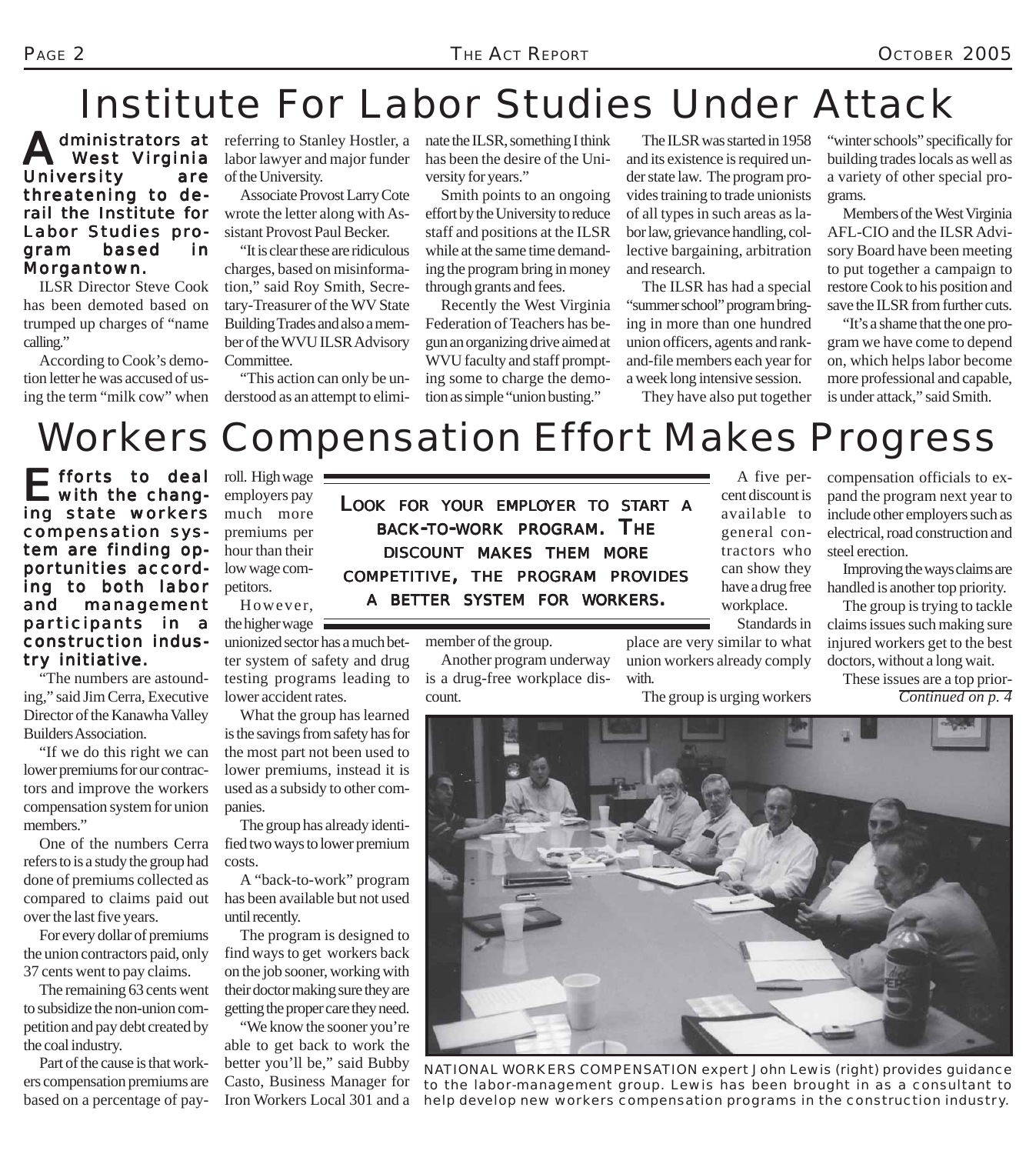#### OCTOBER 2005 *THE ACT REPORT* PAGE 3

### LABORERS TO LEAVE AFL-CIO

# WV State Building Trades Convention Held

Eighty delegates Union Trades Federal Credit<br>
and guests at-<br>
Union, also gave a presentation. and guests attended the annual State Building Trades Convention held at the Stonewall Jackson Conference Center in Lewis County on September 14.

Speakers included Jim Lewis, Commissioner of Labor, who started his career as a pipefitter from Parkersburg and also worked as an ACT Representative.

Lewis gave an overview of the many responsibilities which the Division of Labor has, including enforcement of laws regarding such issues as minimum wage, prevailing wage, contractor licensing, crane operator certification, manufactured housing, boiler and elevator inspections, child labor, amusement ride inspection, weights and measures, and overtime.

Joyce Fox, Manager of the

Union, also gave a presentation.

The credit union has grown dramatically in the last few years and now has more than \$18 million in assets.

A new headquarters has been built in Parkersburg and the Charleston branch has been a great success.

George Kovolenko from PACE Integrated gave a presentation on the use of "Smart Card" technology in the construction industry.

Smart Cards are credit card sized identification which have a computer chip capable of holding large amounts of information.

These cards are being used to help workers keep information on training, safety, drug testing and personal medical needs on hand.

Some in attendance had hoped there would be a resolution to recent AFL-CIO problems and the question of how to handle the many questions raised

by the disaffiliation of the Carpenters, Teamsters, Unite-HERE, UFCW and Service Employees.

While the AFL-CIO has issued a "Solidarity Charter" which will allow local unions who have dis-affiliated to participate in state and local AFL-CIO's, there is still no word on how building trades councils will be effected.

The split appears to be growing with recent news regarding the Laborers Union.

The Laborers International

Union of North America has announced they plan to leave the AFL-CIO.

According to President Terry O'Sullivan it is not a matter of if they leave, just when.

The decision came after a *Continued on p. 4*



*WEST VIRGINIA STATE Building Trades President Steve Burton addresses delegates at the annual convention held last month.*

## Sen. Robert Byrd Announces Re-Election Bid

enator Robert C. Byrd announced he would seek reelection to the Senate at an event held in Charleston on September 27.

In front of about 500 supporters at the Capitol Rotunda Byrd said he was not yet done representing West Virginians.

Bryd is seeking his ninth term in the Senate and if successful will achieve a record for the most years in office.

Byrd also served in both the West Virginia House of Delegates and Senate.

Sen. Byrd's senior position in the Senate is credited with ensuring that West Virginia gets funding for critical programs like road building, clean water and other infrastructure projects.

At this time no major opponent has come forward but there has been plenty of speculation the campaign will be targeted by the Republican Party because of Bryd's out-spoken criticism of President George Bush.

House of Representatives member Shelly Moore Capito put an end to rumors she will challenge Byrd by announcing she will not run for the senate seat.

The WV AFL-CIO endorsed Byrd for re-election earlier this



Byth for re-election carner this<br>*SENATOR ROBERT C. BYRD met with a group from the West Virginia State Building*<br>*Trades in front of the potions Conital astlies this year*. *Trades in front of the nations Capitol earlier this year.*